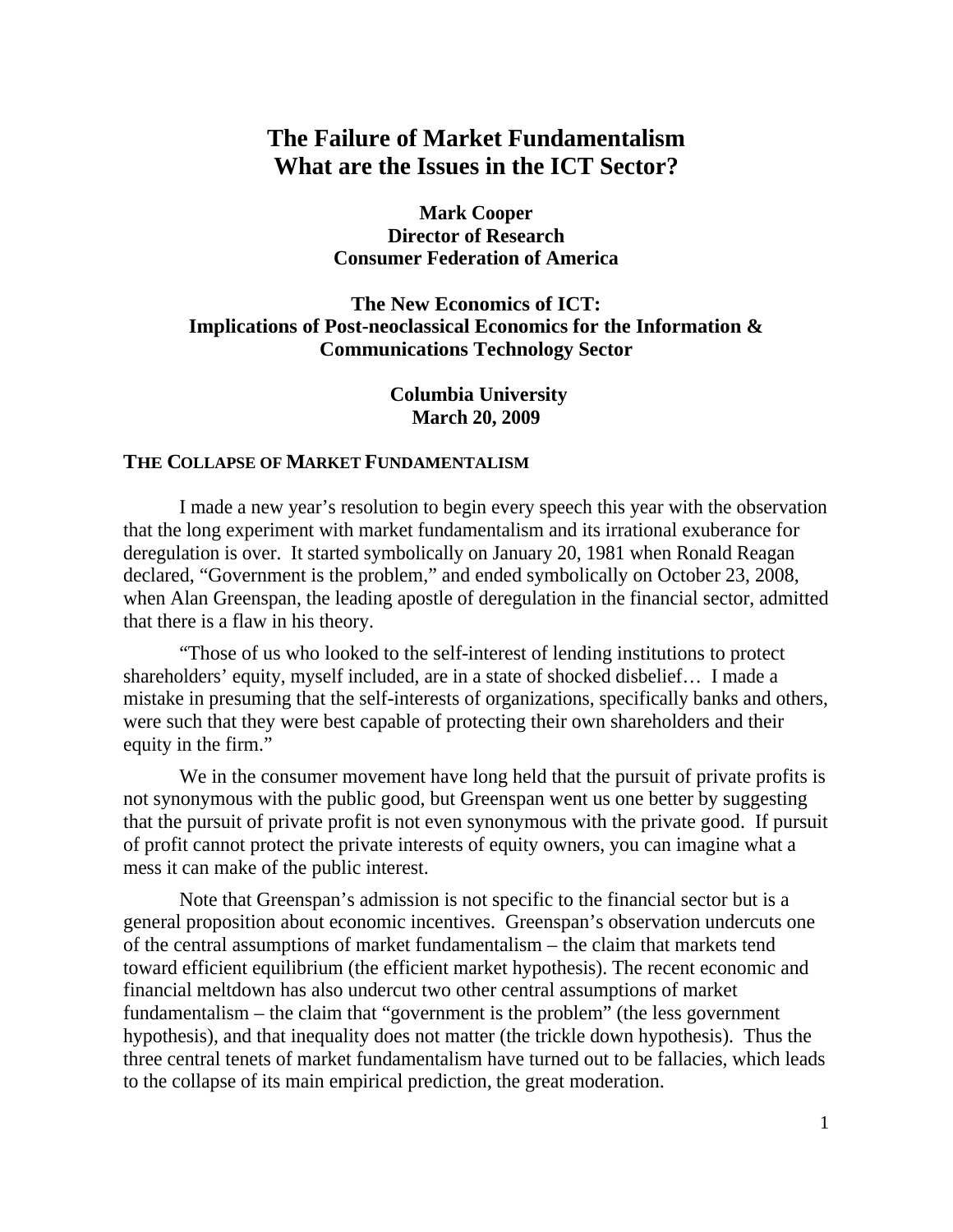Some have called the system that has been in place for the last thirty years "Casino Capitalism," others "Speculative Capitalism," but the term market fundamentalism has recently been used by both Joseph Stiglitz and George Soros. I think this is an apt description of the economic ideology that has governed the last thirty years, not only because it captures the content of the economic principles on which the economic system rested, but also because it conveys the sense of a religious belief based on faith rather than fact, which is very much the way advocates and apologists for market fundamentalism act.

Over the past 30 years, there have been a series of domestic economic crises and financial meltdowns: the S&L crisis of the 1980s, the derivatives crisis of the 1994, the collapse of a famous hedge fund, Long Term Capital Management in 1998, the California electricity meltdown in 2000, the tech stock bubble of 1999-2000, the Enron fiasco of 2000-2002, the housing bubble of 2005-2007, and the energy speculation bubble of 2006- 2008. There have also been three recessions and a series of foreign financial and economic crises – the Japanese malaise of the 1990s, currency crises in Mexico (1994- 1995), Thailand (1996-1997), South Korea and Brazil (1998-1999), and Argentina (2002). In short, barely a year went by in which one could not find a major market failure that should have raised loud alarms about the economic structure that we were building in the world. This time things are much worse, and policymakers are forced to pay attention

Because market fundamentalism was religiously applied across the economy, and because there are differences in economic structure across the sectors, the manifestations of the problem differ across the sectors, but they share common themes. In the financial sector the core cause of the failure of unregulated markets is a nexus of endemic problems including asymmetric information, perverse incentives, agency, conflicts of interest, moral hazard and unfairness. In the real economy the core causes of the failure of unregulated markets lies in basic market conditions and persistent flaws in market structure – low elasticities of supply and demand, high barriers to entry, economies of scale and scope, vertical economies, network effects, and externalities – that undermine competition and result in the abuse of market power. Left to its own devices the market fails to consistently achieve its primary function of efficiently allocating resources to uses. Economic theory could envision a more efficient outcome without regulation only by ignoring or downplaying the flaws in the market, but reality could not produce the theoretical outcome because the flaws inevitably assert themselves.

Left to its own devices, the market suffers from inherent or endemic flaws as a result of which it fails to consistently achieve its primary function of efficiently allocating resources to uses. The implementation of market fundamentalism in policies undermined the regulatory institutions that were intended to address these flaws – removing or reducing their power where the institutions existed or preventing the creation of new regulatory institutions where they were needed. Economic theory could envision a more efficient outcome without regulation only by ignoring or downplaying the flaws in the market, but reality could not produce the theoretical outcome because the flaws inevitably assert themselves.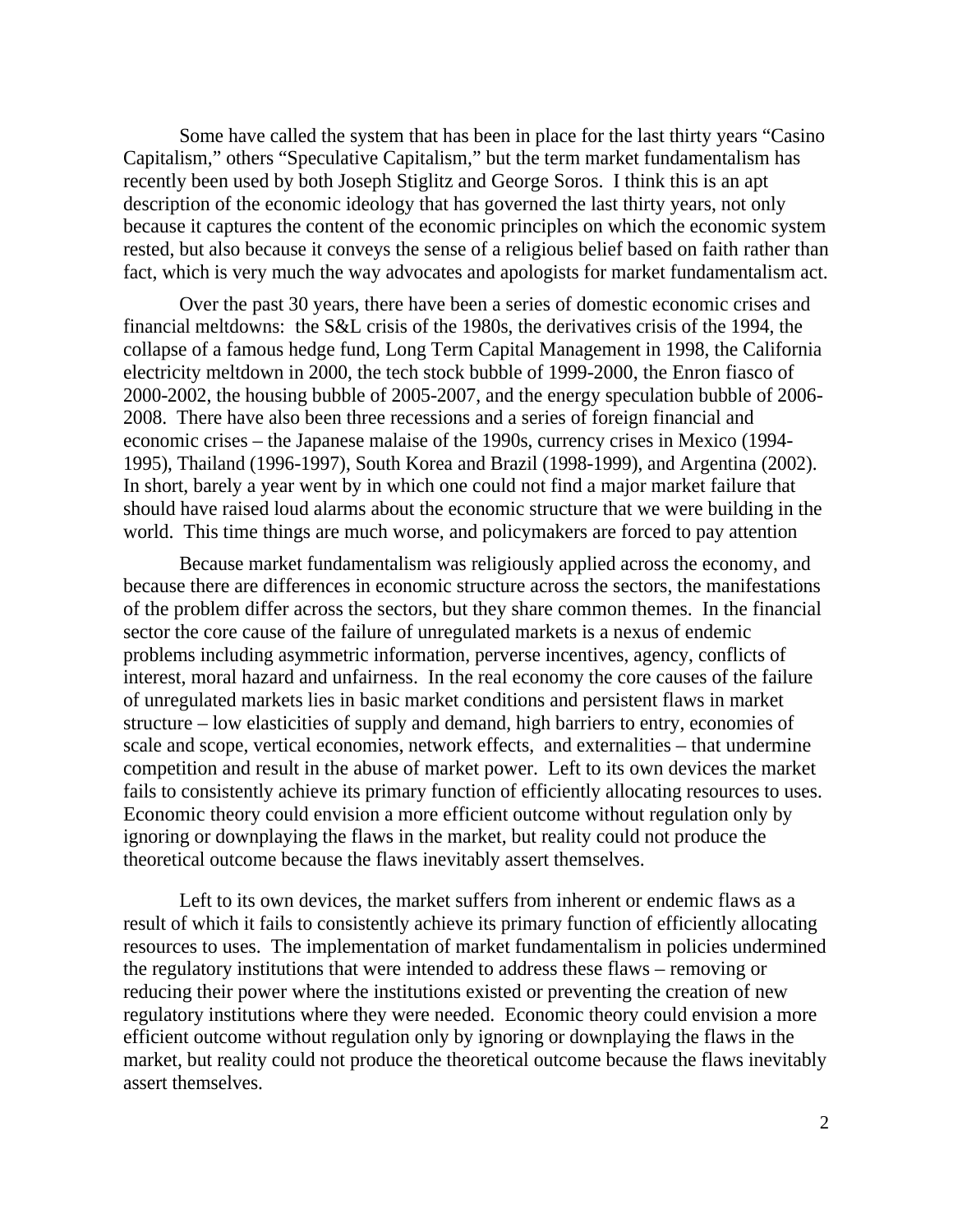In keeping with the theme of the conference, this observation on the different sources of market failure in the financial sector and the real economy lead me to suggest how the existing economic paradigm should be modified. I, however, start from a somewhat different paradigm than the market fundamentalist. The economic paradigm that guided the construction of new deal institutions was the Structure Conduct Performance paradigm in its early days. This paradigm remained dominant for about forty years until the Chicago School provided the intellectual underpinnings for market fundamentalism.1

The structure, conduct, performance paradigm identifies the factors that affect market performance. Figure 1 shows three graphic representations of the paradigm from well-known texts. These formulations identify different sets of "conditions" or "determinants" that affect structure and behavior indirectly, but they do not see direct relationships between determinants or basic conditions and behavior. Conduct is primarily the result of structure. The paradigm was primarily structural and oriented toward the real economy. Indeed, in Shepherd's identification of industries, he depicts Financial Markets, Banking and Securities as floating above the industries of the real economy.

The clear distinction between the real economy and the financial sector and the growing recognition of behavioral economics suggests that the paradigm needs to give more weight to behavior and its determinants as autonomous causes of market performance (as in the final panel of Figure 1). This distinction fits the current crisis well, since the market imperfections identified as afflicting the financial sector tend to be behavioral, while the imperfections that afflict the real economy tend to be structural. This is not to say that behavioral problems cannot afflict the real economy and structural problems cannot afflict the financial sector. To the extent that the SCP paradigm was significantly concerned with the conditions that caused markets to deviate from the theoretically efficient outcome and behavioral economics is concerned with deviations from presumed rational behavior and the resulting market inefficiencies, the union of the two should not be problematic. Thus, we might talk of the behavioral, structure, conduct, performance paradigm (BSCP).

## **MARKET FAILURE IN THE ICT SECTOR IN THE U.S.**

The ICT sector has three characteristics that make it particularly prone to problems of market failure.

First, the sector is infrastructure in the classic sense because "it has very great influence, as a supplier of essential inputs to other industries, on the size and growth of the entire economy. It conditions the possibilities of growth."

 <sup>1</sup> Robert Pitofsky (Ed.), *How the Chicago School Overshot the Mark: The Effect of Conservative Economic Analysis on U. S. Antitrust* (New York: Oxford University Press, 2008).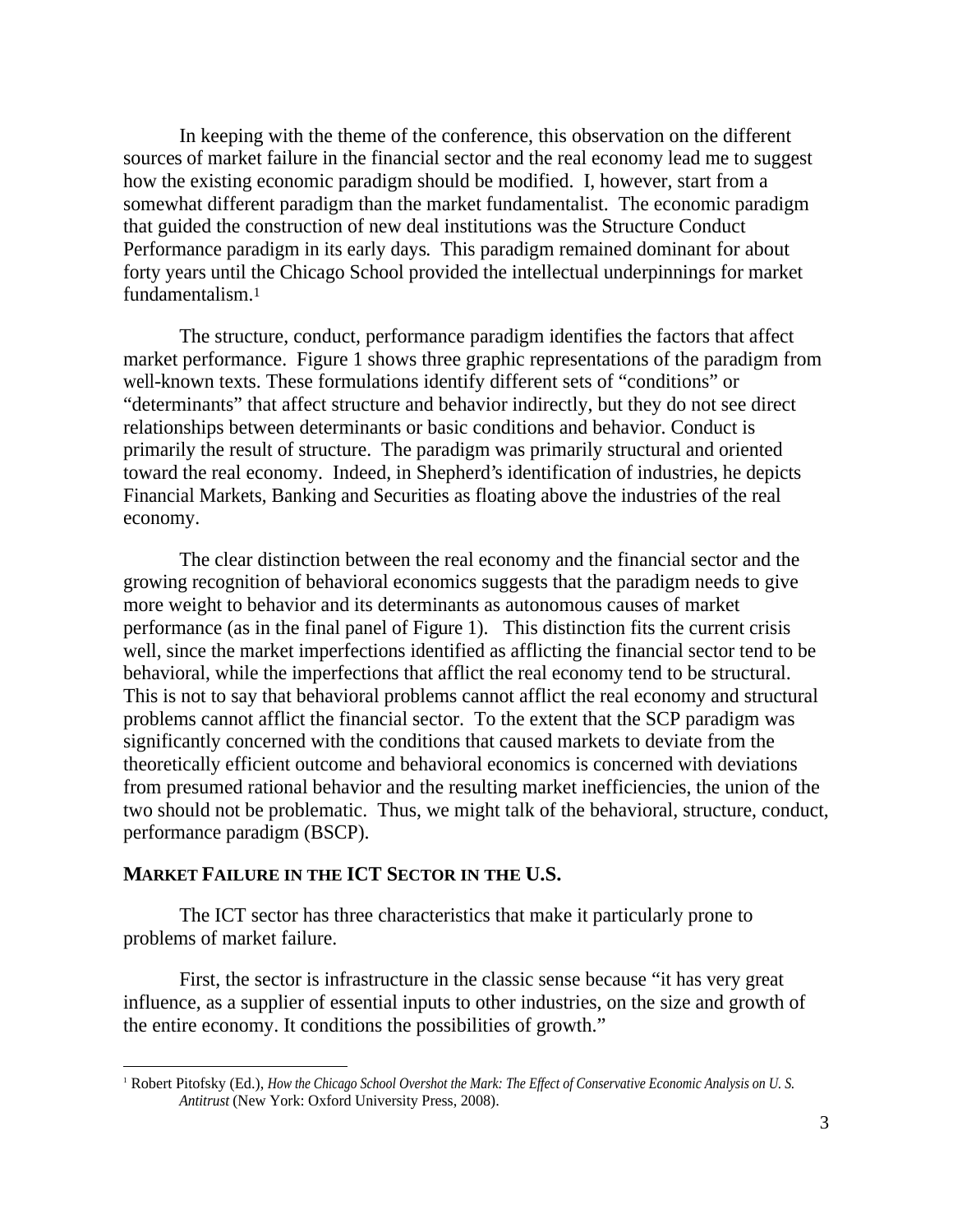Second, in the digital age IT goes beyond mere infrastructure. The Internet is a meta-platform that rides atop the communications network and supports a vast array of other platforms and economic activities that generate massive positive externalities.

Third, the physical layer of this platform exhibits classical characteristics that inhibit competition – economies of scale and scope. The result is at best small numbers competition, which is not likely to be vigorous and poses major challenges of market power.

The impact of market fundamentalism on the ICT sector in U.S. has been profound. Beyond the tech stock bubble, which has been attributed in part to market fundamentalism by Joseph Stiglitz,<sup>2</sup> we have the ongoing spectacle of a steady decline of the standing of the U.S. in broadband deployment and adoption as the highly symbolic measure of the failings of the *Laissez Faire* approach to telecommunications policy. The most recent rankings of the ITU has the U.S. falling from 11th in 2002 to 17 in 2007 on the Information Communications Technology Development Index. While such summary indices have been a focal point of debate, there is no doubt that the U.S. has stumbled badly in comparison to other nations on this vital measure of market performance.3 While the ITU index is a multi-attribute study that includes landline and wireless telecommunications, the Internet and broadband sub-indices underscore the poor performance of the U.S. The U.S. ranks even worse on several of these.

| Fixed Broadband subs per 100 pop.  | ⊥ັ  |  |
|------------------------------------|-----|--|
| Mobile Broadband subs per 100 pop. | 19- |  |
| Total Broadband Subs per 100 pop.  | 21  |  |
| % of Households with Internet      |     |  |
| Backbone per Sub.                  | ∸   |  |

Figure 2 plots the final three of these dimensions for the top 30 national in the ITU index. It turns out that 28 of the top 30 nations exceed the U.S. on at least one of the three dimensions. Taken together, it does no present a pretty picture. Most of the nations that rank ahead of the U.S. did not pursue a *laissez faire* policy. On the contrary, they pursued a much more activist intervention policy – the very policy the U.S.

 <sup>2</sup> Joseph Stiglitz, *The Roaring Nineties* (*The Roaring Nineties* (New York: Norton, 2003).

<sup>3</sup> See Mark Cooper, "Broadband In America: A Policy of Neglect is Not Benign," in Enrico Ferro, Yogesh K. Dwiviedi, J. Ramon Gil-Garcia,a nd Michael D. Williams (Eds.) *Overcoming Digital Divides* (IGI Global, forthcoming), for a discussion of a number of studies that seek to explain away the poor performance of the U.S..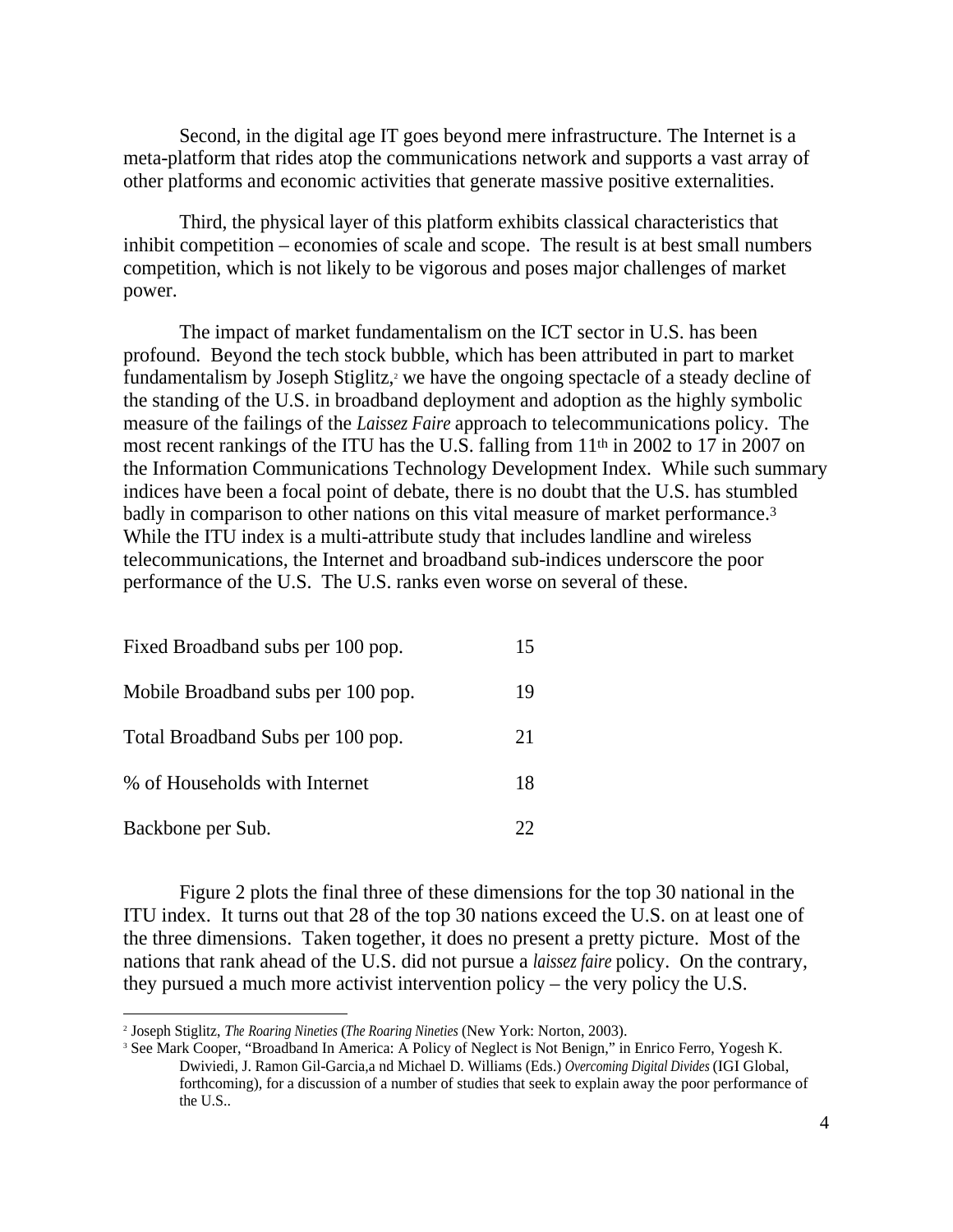abandoned to market fundamentalism. Thus, the failure in broadband is a failure of market fundamentalism, not as spectacular as the financial meltdown, perhaps, but a substantial failure nonetheless.

# **THE FAILURE TO ENFORCE PRAGMATIC, PROGRESSIVE POLICIES IN THE ICT SECTOR** .<br>The failure of market fundamentalism in the ICT sector spans the two primary

areas of policy identified in the BSCP paradigm, antitrust and regulation. The logic of divestiture was crystal clear within the framework of pragmatic, progressive capitalism – inject competition into the monopoly structure where it was viable, continue to regulate where it was not. But divestiture occurred at the start of the age of market fundamentalism and market fundamentalists have no self-control. Since they cannot accept that market failure is a real threat, they push deregulation beyond its rational limits and, as is the case in the implementation of the Telecommunications Act of 1996, they lack the intestinal fortitude to control monopoly power sufficiently to allow competition to grow.

Make no mistake about it; divestiture and deregulation are linked in a direct way. The Telecommunications Act of 1996 was pushed by incumbent local exchange carriers, who chaffed under the yoke of public utility regulation at the state level and antitrust restraints on their market power at the federal level. The 1996 Act opened the door to the reunification of local and long distance service, upon a showing that the local monopoly had been eroded by new entry. Unfortunately, market fundamentalists confused the slightest hint of entry with workable competition.

Regulators, legislators and the courts made a series of critical mistakes if they really intended to create a vigorously competitive environment in the telecommunications space. Based upon decades of experience and theory, the Department of Justice *Merger Guidelines* suggest that mergers in markets that have fewer than the equivalent of six equal sized competitors are harmful and should be challenged. In the past decade, that standard seems to have deteriorated into a standard of 'more than two is enough." This lax standard has been coupled with a total disregard for the problems that vertical mergers pose in a platform industry, where complementary markets are closely linked together. The lax standard has been driven by an over reliance on intermodal and potential competition to excuse the massive build up of market power that is evident when a rigorous 'traditional' view of product and geographic markets is taken. Intermodal and potential competition have simply not provided the effective disciplining force that headto-head competition provides.

The Regional Bell Operating Companies were allowed to reconstruct regional versions of the old bell systems with mergers of contiguous telephone companies under the theory that one big monopolist is no worse two small ones. They were essentially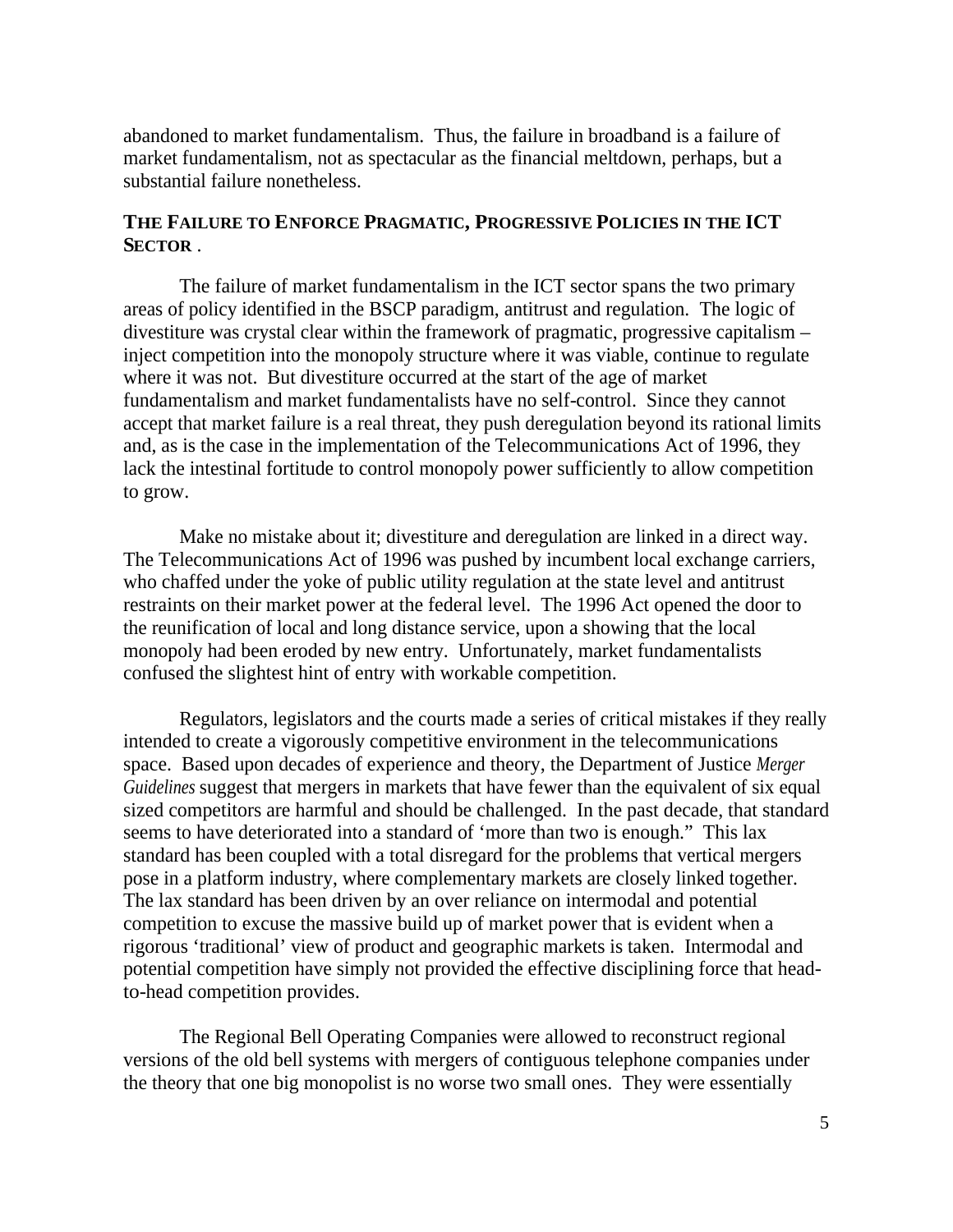excused from competing with one another through these mergers, even though there was solid evidence that they would and could do so. Ultimately, they were allowed to acquire their largest actual and potential head-to-head competitors, the long distance companies, under the theory that intermodal competition would restrain market power. Theses mergers were approved in spite of the failure of network unbundling to open local markets to competition. The dominant incumbent wireline companies were also allowed to dominate the wireless space by being giving initial cellular licenses, being allowed to merge with actual competitors, and being permitted to acquire huge quantities of the most vital assets for local competition in the wireless product market, spectrum.

As a result, the public has been left, in many cases, in the hands of a cozy duopoly or near monopoly and suffered the consequences that sound antitrust policy is intended to prevent by promoting competition – rising prices, anti-consumer terms of service, underinvestment in critical facilities and a lack of innovation. As the market power of the incumbents was ramping up due to lax antitrust policy, the 1996 Act simultaneously set in motion policies to relax regulation over the sector.

The 1996 Act also set in motion an even more serious shift in communications policy by fumbling the definitions of telecommunications services. The 1996 Act opened the door to the repeal of the obligation of nondiscriminatory interconnection and carriage that had ensured an open communications infrastructure.

In 1968 the Federal Communications Commission entered into a new regulatory experiment that might be called the open platform era. It abandoned the monopoly provision of customer premise equipment and adopted an open standard approach to Customer Premise Equipment that required AT&T to allow any equipment that met the standard to be attached to the network. This is known as the Carterfone decision. In the same year, it took a similar approach to the transport of data traffic deciding that AT&T would have to treat data traffic in a non-discriminatory manner. This is known as the first Computer Inquiry.

This was progressive, pragmatic capitalism at its best. For thirty years virtually every bit that traversed the Internet to serve the mass market was transmitted and received by devices that were approved under Carterfone and carried by regulated common carrier networks on just, reasonable and nondiscriminatory rates, terms, and conditions set by the Computer Inquires.

If you had listen to the market fundamentalists, however, you would have been told that these two attempts at regulated open access were doomed to fail. Although AT&T fought mightily against these incursions into its monopoly power, the market fundamentalists argue that the unregulated abuse of market power would be temporary. They predict that excessive profits would attract new investment in competing networks, or better still, the threat of competition and the realization that the incumbent network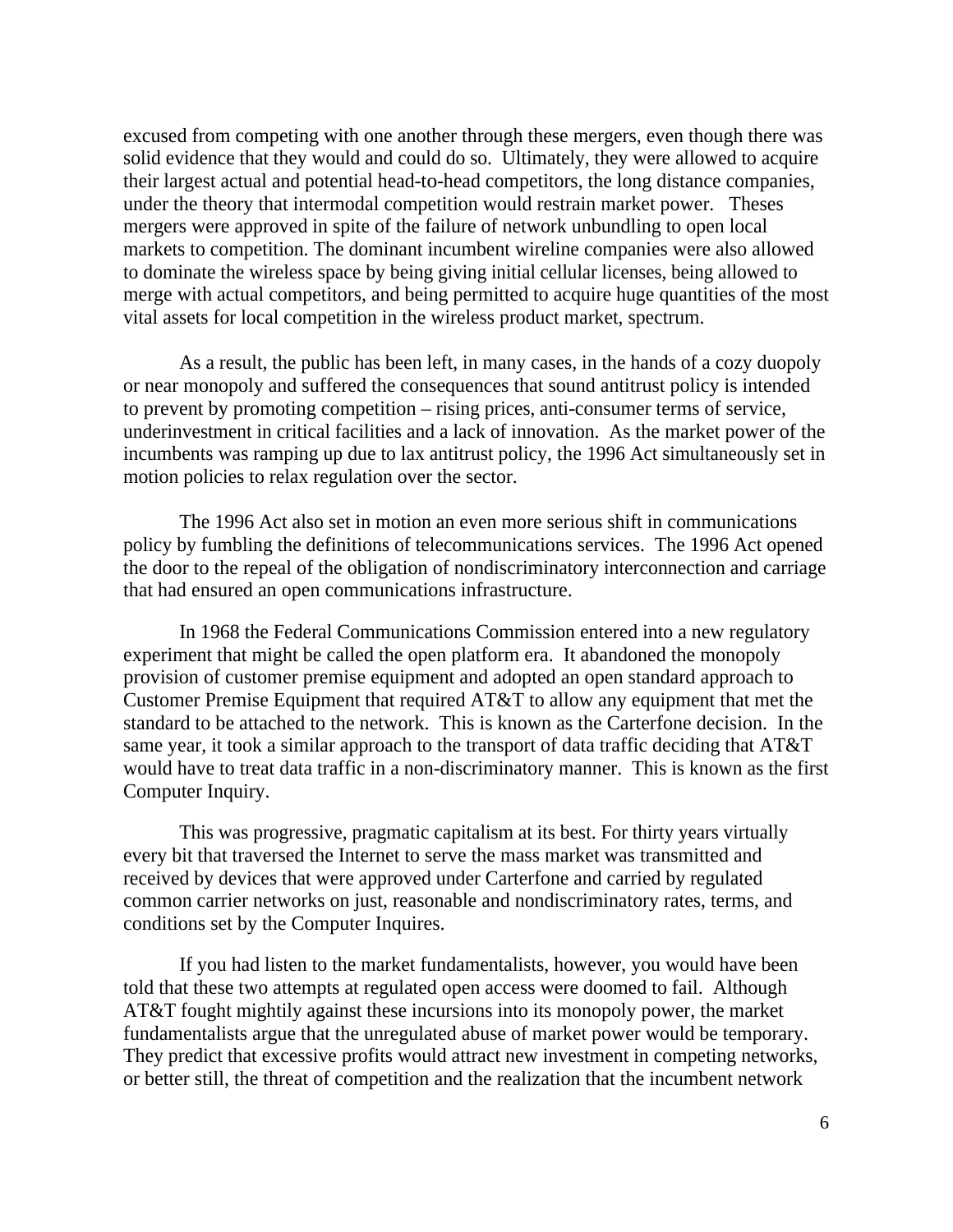operators' interests are served by promoting complementary services will keep them from behaving too badly. The market fundamentalists believe that incumbent monopolist will embrace the principles of nondiscrimination as a reflection of enlightened self-interest.

Unfortunately, neither history nor contemporary behavior supports this hope. Back at the turn of the twentieth century, AT&T was pressed to interconnect with independent telephone companies. It did not do so voluntarily. It was only after the states began to impose interconnection obligations and regulation that it issued a famous commitment to one network, universal and interconnected. The Regional Bell Operating Companies certainly made the life of the Competitive Local Exchange Carriers miserable when they tried to interconnect to provide local service.

The Internet is a meta-platform, infrastructural sector, like the banking system, in which we simply cannot tolerate even a low level probability of market failure. Notwithstanding the griping of the incumbents, the regulated telecommunications network had a pretty good run at providing ubiquitous, affordable telephone service. More importantly, there is no doubt that regulated competition preserving and extending the obligations of interconnection and carriage in Carterfone and the Computer Inquiries were unmitigated successes that provided the communications pillar for the Internet.

 Market fundamentalists make two critical errors when they analyze the Internet. They underestimate the likelihood of market failure and, treating the sector like just widgets rather than infrastructure, vastly underestimate the cost of market failure. If the market fundamentalist approach had reigned in 1968, AT&T's arguments would have prevailed in its opposition to Carterfone and the Computer Inquiries. Obligations of nondiscriminatory treatment of data traffic and publication of open standards for equipment would not have been adopted and the Internet would have been stifled; at least that was AT&T's intention. A decade later, when AT&T's progeny made their first run at nondiscrimination as the commercial Internet was emerging, their arguments that they should be allowed to re-assert centralized control over the Internet because they could not count on services to fill the fat pipes they were proposing to build would have been accepted. The Internet would have looked more like ISDN service, which the Baby Bells throttled to avoid cannibalizing existing revenues, or Minitel, retarded to funnel application revenue to network owners.

Fortunately, the market fundamentalist arguments were rejected for three decades and the Internet was allowed to flourish in an open communications environment. Unfortunately, after the 1996 Act was passed, the market fundamentalists used its ambiguity to declare that the obligations of nondiscrimination should not be extended to the broadband telecommunications services of the cable operators. This decision was used to bootstrap the deregulation of incumbent local exchange carrier broadband telecommunications.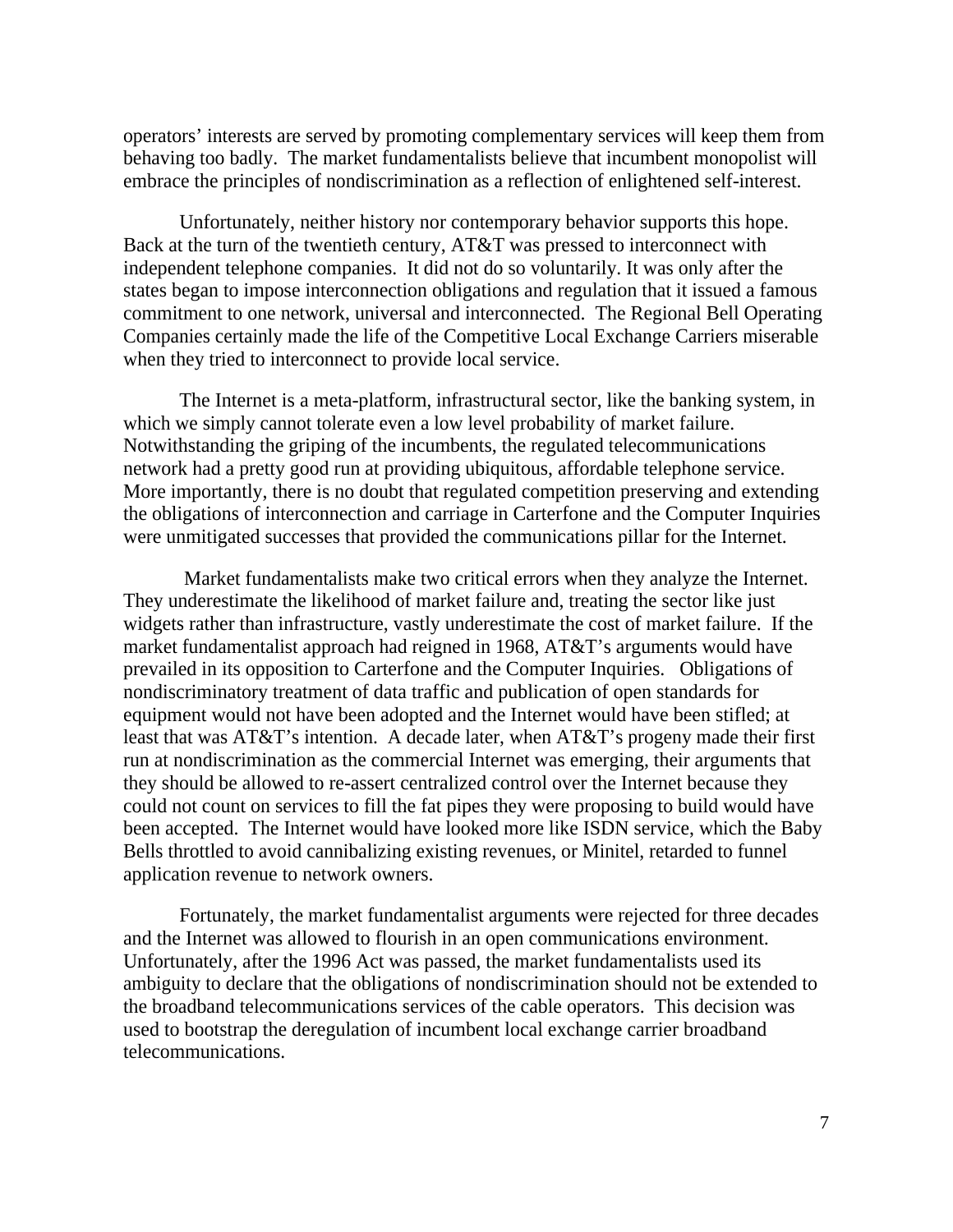Having abandoned intramodal competition, failed to promote competition on the communications platform and relied on feeble intermodal competition, we are left with a cozy duopoly in network access that has escaped from public interest obligations because of deregulation. The duopoly of cable and telephone companies was allowed to dribble out broadband at high prices. Attempting to provide incentives to the incumbent duopolists to roll out the new technology quickly and keep the price low, the FCC not only abandoned the obligation that communications network be available without discrimination, it also abandoned the efforts to support vigorous service competition on advanced networks and failed to prevent pricing abuse of key network services (like wholesale loops and special access) that were critical for new entrants (either landline or wireless) to compete.

While competition floundered, the FCC did little to promote universal service. In eight years, the FCC failed to reform the universal service fund so that it would support advanced communications facilities in rural areas or make them more affordable in urban area. The fund grew dramatically, enriching the incumbent telephone companies, without promoting the public interest in a ubiquitous broadband network.

**CHANGING COURSE**<br>In order to restore the U.S. to leadership in the ICT sector, we must change direction in policy. It is time for us to abandon the market fundamentalist view that sees regulation and antitrust as the *ex post* clean up after the occasional market failure, and to return to the New Deal view which understood that regulation and antitrust are the *ex ante* prophylaxis to prevent market failure. We must restore the central tenet of communications regulation that was enshrined in the Communications Act of 1934 – nondiscriminatory interconnection and carriage. History shows that a communications space based on nondiscrimination is an infinitely more innovation-friendly ecology than the walled gardens the network operators want to build. If the physical layer were as competitive as the applications layer, the argument against regulation would be more convincing, although obligations of nondiscrimination never rested solely on claims about market power, but the physical layer isn't even close to that competitive. The debate over 2, 3, or 4 competitors misses the point.

The physical layer simply cannot be allowed to throttle the applications layer. We must not sacrifice innovation without permission in the applications layer for rent maximization in the physical layer because that is what the private owners think is in their interest. In short, communications regulators must establish public interest obligations, just like financial regulators should have exercised authority over shadow banks and exotic financial instruments, set capital and margin requirements, rejected claims that only the corporations could properly evaluate risk, and enforced rules of prudential behavior.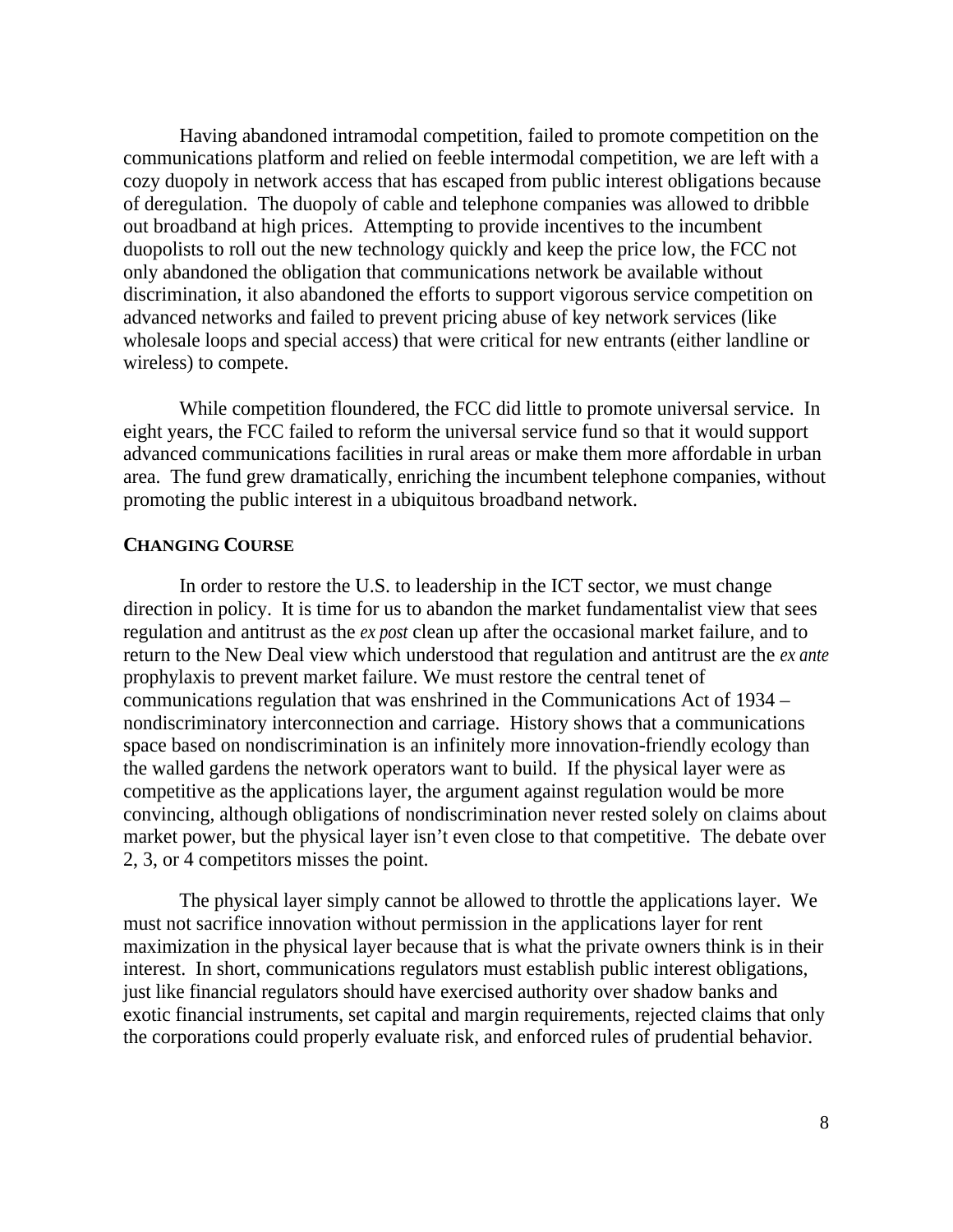We need to revive vigorous antitrust oversight. Competition and regulation should go hand in hand in rebuilding the economy. Effective regulation should establish the framework within which competition can work. Federal antitrust authorities should take their own guidelines more seriously and return to fundamental head-to-head competition as the foundation of antitrust, challenging mergers more consistently in highly concentrated markets. Theories of the dynamic duopoly, intermodal and potential competition have proven to be just as wrong headed as market fundamentalism.

Indeed, economics has relied so much on theory that it has lost touch with reality, a situation that Lord Keynes observed at the onset of the great depression. If you intend to do theory, I challenge you to take the fundamental market imperfections I identified, put them into you favorite economic paradigm and observe the damage it does to the expected efficient market outcome.

- **Behavioral Determinants:** asymmetric information, perverse incentives, agency, conflicts of interest, moral hazard and unfairness.
- **Structural Conditions:** low elasticities of supply and demand, high barriers to entry, economies of scale and scope, vertical economies, network effects, and externalities

You should then propose prophylactic *ex ante* policies for each of the imperfections because without policy, the market will fail.

Over the past several decades antitrust and regulation have given far too much deference to efficiency and the enlightened self-interest of corporations at the expense of competition. The assumption that private actors will be perceptive and well-intentioned in their pursuit of efficiency and efficiency gains will be passed on to consumers even where competition is feeble, never made sense and, in light of the collapse of market fundamentalism must no longer be relied upon. Private actors are at least as likely to be myopic, misinformed and maleficent.

In both antitrust and regulation we must pay much greater attention to vertical relations, since the digital economy of the 21<sup>st</sup> century is very much an economy made up of platforms in which layers of complementary products and services sit atop one another and their close technological interconnection renders the threat of exercise of vertical leverage much greater than was the case in the physical markets of the 19<sup>th</sup> and 20<sup>th</sup> centuries. Tying, anticompetitive bundling and exclusionary conduct take on much greater significance.

Having launched my discussion with a sweeping claim, I will finish with one. The debate is not between capitalism and socialism, as it was recently portrayed in the election campaign, but between a pragmatic, progressive approach to capitalism that was implemented in the U.S. in the New Deal and the radical market fundamentalist approach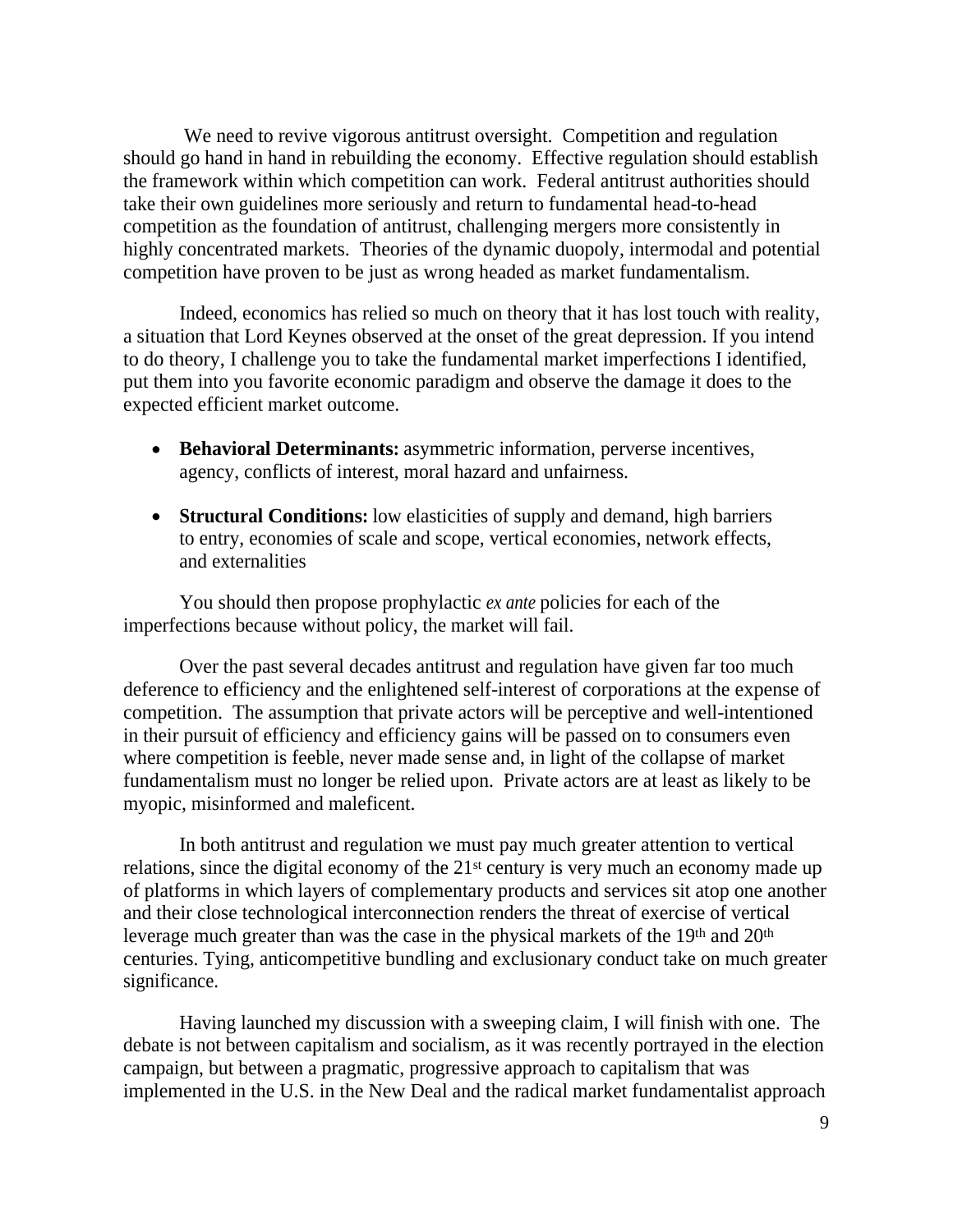to capitalism that has been pursued for the past 30 years. Market fundamentalism is the radical experiment that has gone wrong.

The genius of the New Deal was to use regulation to direct the powerful forces of capitalism to socially productive endeavors, without abandoning the precompetitive legislation of the progressive era. When the News Deal created the institutions of regulation to repair the economy after the collapse at the end of the roaring twenties, it did not repeal the antitrust laws*.* It layered regulation atop the antitrust laws. The result was a most remarkable half-century, the only half century that was free of major domestic financial crises in the history of the Republic and a half-century in which economic growth was not only vigorous but also widely distributed across the entire income distribution. Indeed, we now know that it was vigorous precisely because it was widely distributed. That is what we lost in the decades when market fundamentalism wrecked the economy and that is what we must recapture if we are to rebuild our economy on a sound basis.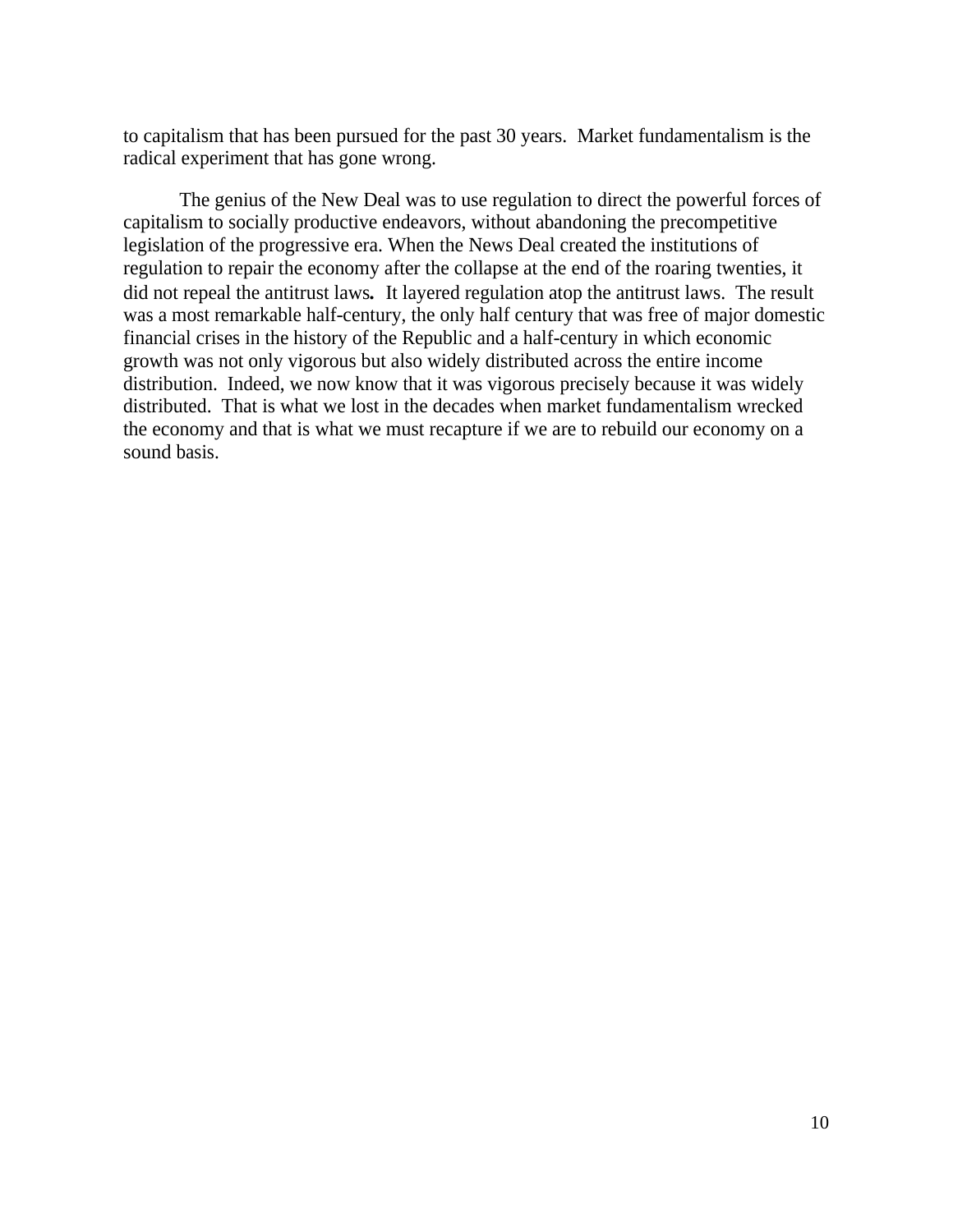## *Figure 1: Models of the Structure-Conduct-Performance (SCP) Paradigm of Industrial Organization*

**Viscusi, Kip, W. John M. Vernon and Joseph E. Harrington, Jr.,** *Economics of Regulation and Antitrust* **(Cambridge: MIT Press, 2001), p. 62.**



**William G. Shepherd,** *The Economics of Industrial Organization* **(Englewood Cliffs: Prentice Hall) p. 5.**

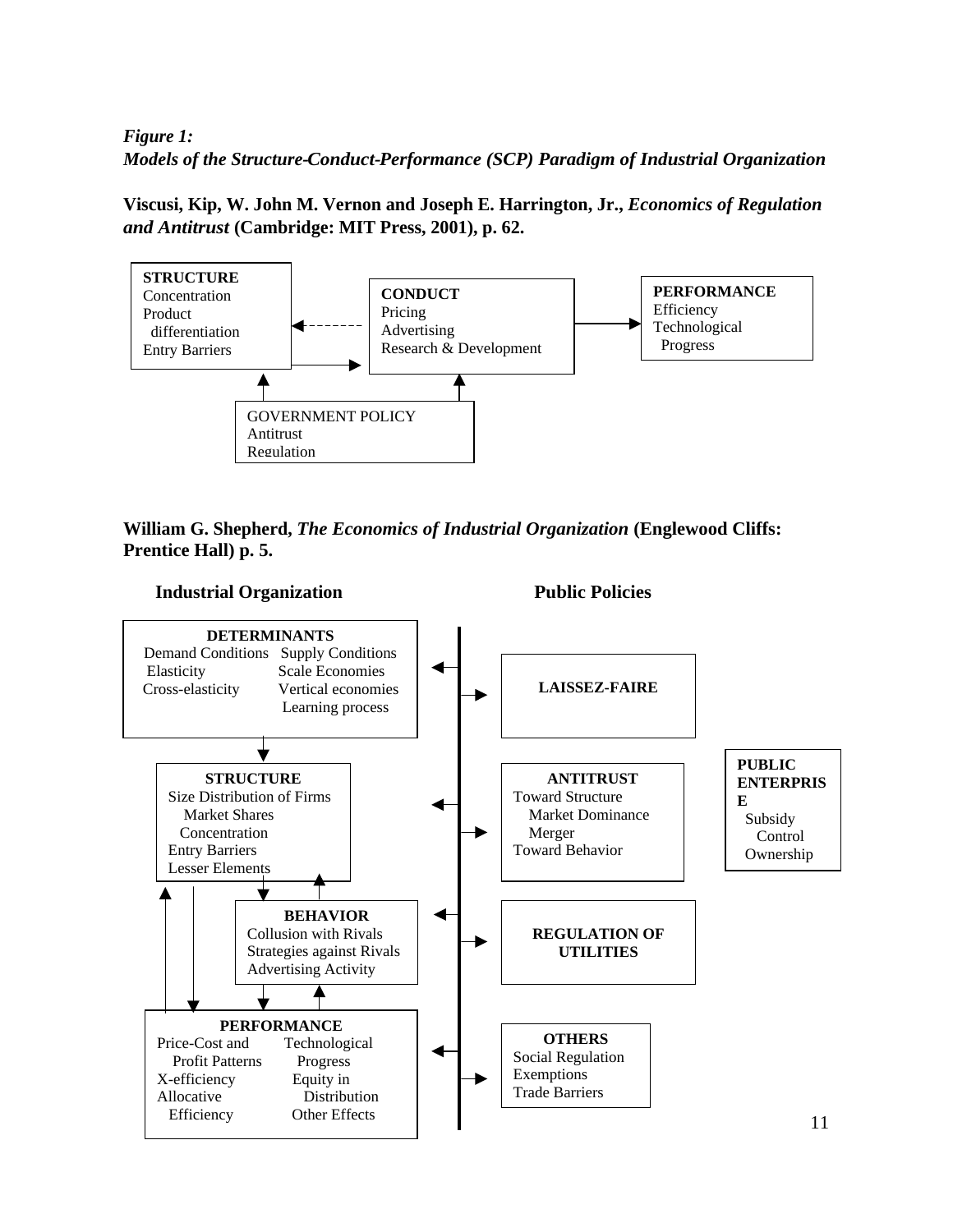## **F. M Scherer and David Ross,** *Industrial Market Structure and Economic Performance*  **(Houghton Miflin: Boston, 1990) (hereafter Scherer and Ross), p. 5.**

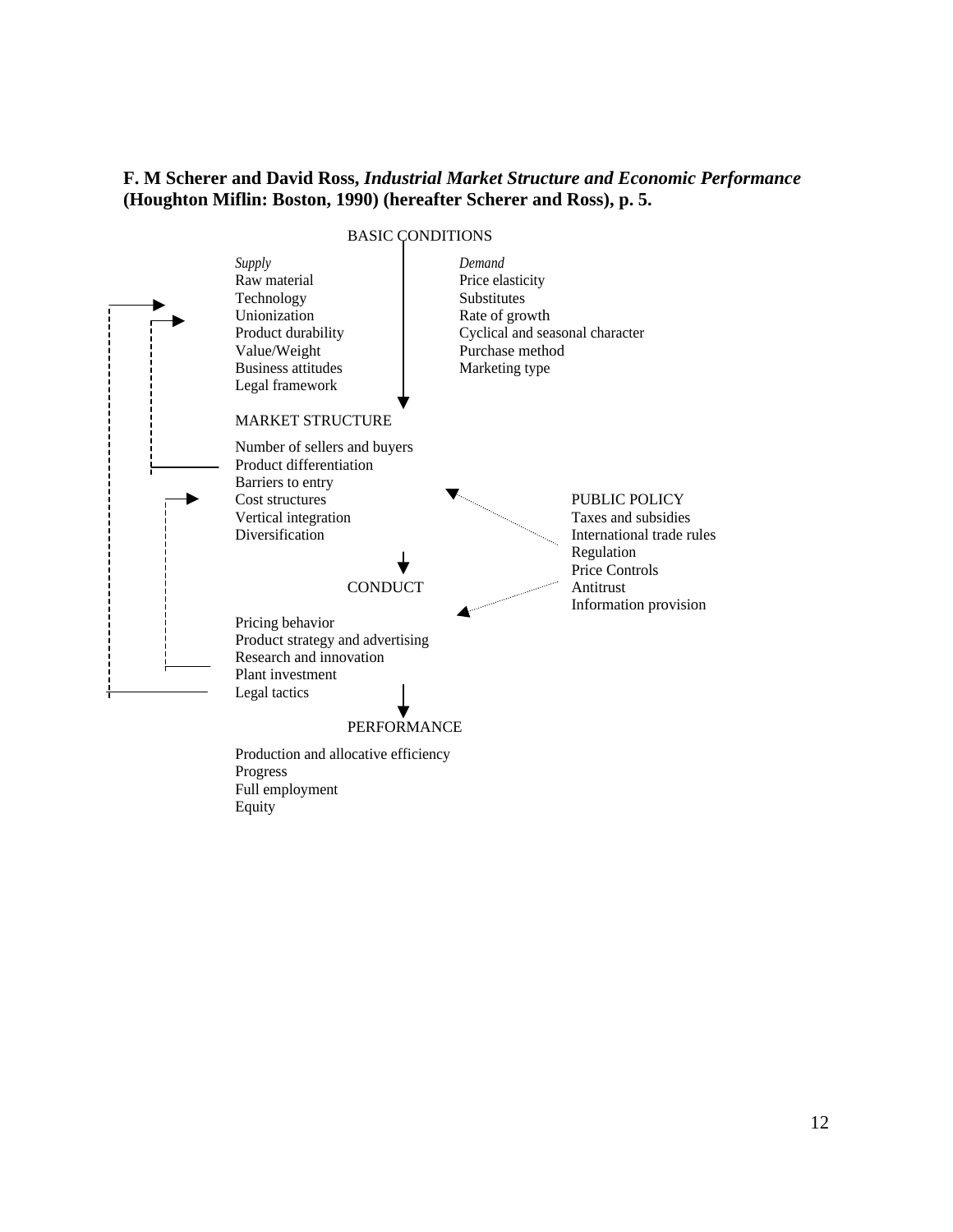

### *Adjusting SCP to Recognize the Importance of Behavioral Economics and the Financial Sector*